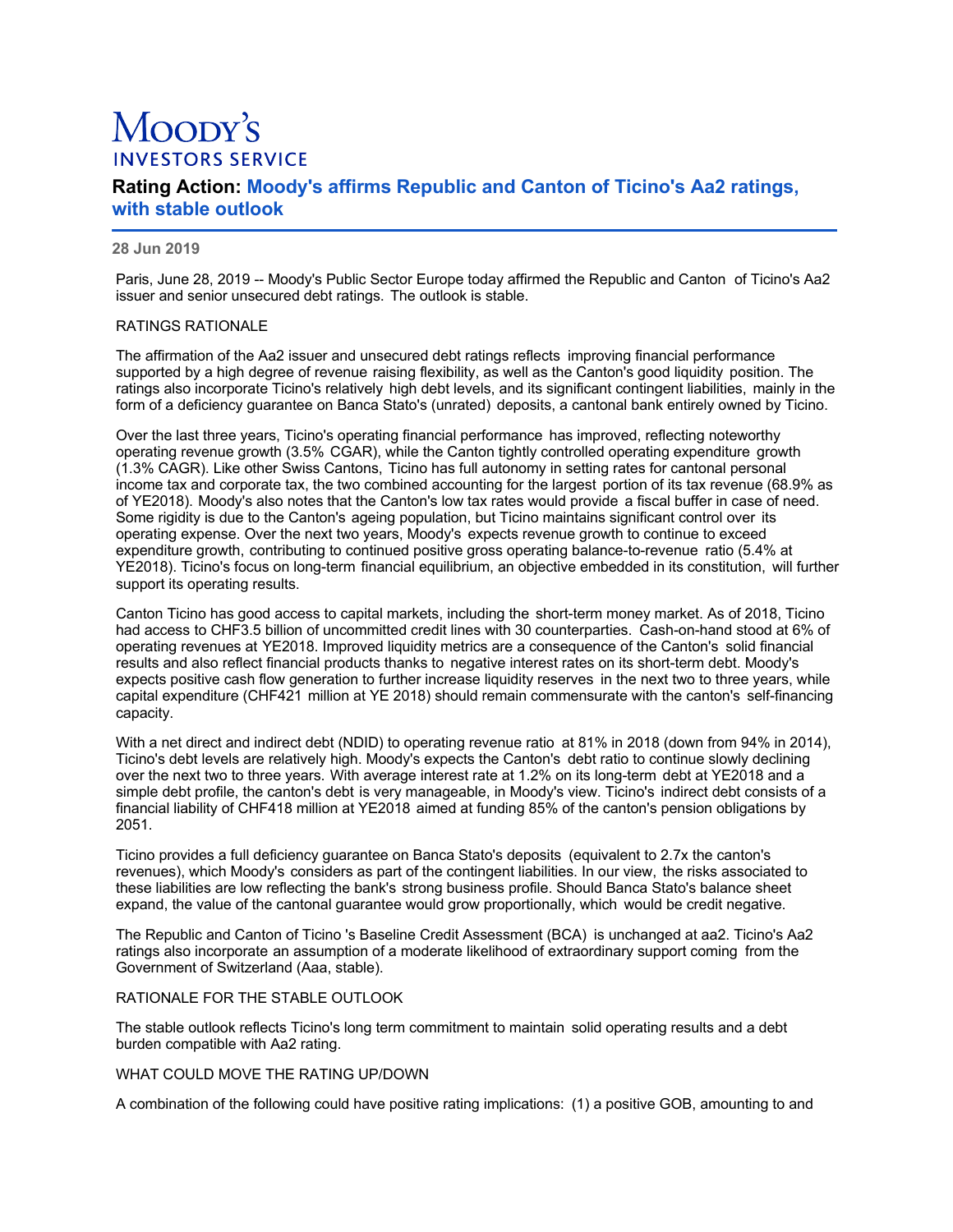stabilizing at a double-digit percentage of operating revenue; and (2) a sustained deleveraging.

Negative pressure could be exerted on the rating by one or a combination of the following: (1) a materially higher-than-expected net direct and indirect debt (NDID) to revenue ratio; and (2) significant financial pressure arising from contingent liabilities.

The publication of this rating action deviates from the previously scheduled release date in the sovereign release calendar published on www.moodys.com. The reason for the deviation is the publication of the 2018 financial statements and other material information by the issuer.

The specific economic indicators, as required by EU regulation, are not available for Ticino, Republic and Canton of. The following national economic indicators are relevant to the sovereign rating, which was used as an input to this credit rating action.

Sovereign Issuer: Switzerland, Government of

GDP per capita (PPP basis, US\$): 64,649 (2018 Actual) (also known as Per Capita Income)

Real GDP growth (% change): 2.5% (2018 Actual) (also known as GDP Growth)

Inflation Rate (CPI, % change Dec/Dec): 0.7% (2018 Actual)

Gen. Gov. Financial Balance/GDP: 1.3% (2018 Actual) (also known as Fiscal Balance)

Current Account Balance/GDP: 10.2% (2018 Actual) (also known as External Balance)

External debt/GDP: [not available]

Level of economic development: Very High level of economic resilience

Default history: No default events (on bonds or loans) have been recorded since 1983.

#### SUMMARY OF MINUTES FROM RATING COMMITTEE

On 25 June 2019, a rating committee was called to discuss the rating of the Republic and Canton of Ticino. The main points raised during the discussion were: The issuer's institutional, fiscal and financial strength have not materially changed, nor its liquidity and debt profile.

The principal methodology used in these ratings was Regional and Local Governments published in January 2018. Please see the Rating Methodologies page on www.moodys.com for a copy of this methodology.

The weighting of all rating factors is described in the methodology used in this credit rating action, if applicable.

#### REGULATORY DISCLOSURES

For ratings issued on a program, series or category/class of debt, this announcement provides certain regulatory disclosures in relation to each rating of a subsequently issued bond or note of the same series or category/class of debt or pursuant to a program for which the ratings are derived exclusively from existing ratings in accordance with Moody's rating practices. For ratings issued on a support provider, this announcement provides certain regulatory disclosures in relation to the credit rating action on the support provider and in relation to each particular credit rating action for securities that derive their credit ratings from the support provider's credit rating. For provisional ratings, this announcement provides certain regulatory disclosures in relation to the provisional rating assigned, and in relation to a definitive rating that may be assigned subsequent to the final issuance of the debt, in each case where the transaction structure and terms have not changed prior to the assignment of the definitive rating in a manner that would have affected the rating. For further information please see the ratings tab on the issuer/entity page for the respective issuer on www.moodys.com.

For any affected securities or rated entities receiving direct credit support from the primary entity(ies) of this credit rating action, and whose ratings may change as a result of this credit rating action, the associated regulatory disclosures will be those of the guarantor entity. Exceptions to this approach exist for the following disclosures, if applicable to jurisdiction: Ancillary Services, Disclosure to rated entity, Disclosure from rated entity.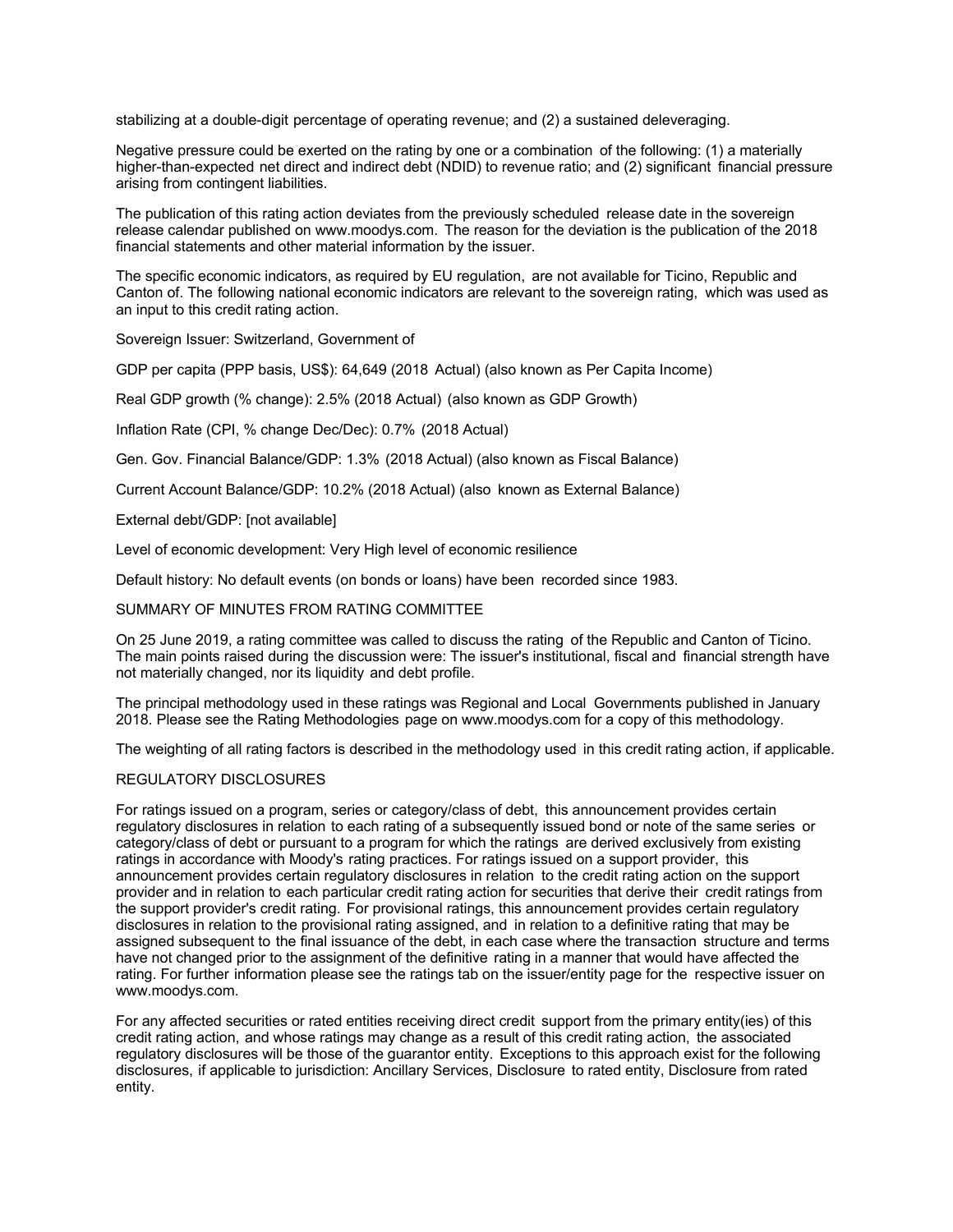Regulatory disclosures contained in this press release apply to the credit rating and, if applicable, the related rating outlook or rating review.

Please see www.moodys.com for any updates on changes to the lead rating analyst and to the Moody's legal entity that has issued the rating.

Please see the ratings tab on the issuer/entity page on www.moodys.com for additional regulatory disclosures for each credit rating.

Elise Savoye Vice President - Senior Analyst Sub-Sovereign Group Moody's France SAS 96 Boulevard Haussmann Paris 75008 France JOURNALISTS: 44 20 7772 5456 Client Service: 44 20 7772 5454

David Rubinoff MD - Sub Sovereigns Sub-Sovereign Group JOURNALISTS: 44 20 7772 5456 Client Service: 44 20 7772 5454

Releasing Office: Moody's France SAS 96 Boulevard Haussmann Paris 75008 France JOURNALISTS: 44 20 7772 5456 Client Service: 44 20 7772 5454



© 2019 Moody's Corporation, Moody's Investors Service, Inc., Moody's Analytics, Inc. and/or their licensors and affiliates (collectively, "MOODY'S"). All rights reserved.

**CREDIT RATINGS ISSUED BY MOODY'S INVESTORS SERVICE, INC. AND ITS RATINGS AFFILIATES ("MIS") ARE MOODY'S CURRENT OPINIONS OF THE RELATIVE FUTURE CREDIT RISK OF ENTITIES, CREDIT COMMITMENTS, OR DEBT OR DEBT-LIKE SECURITIES, AND MOODY'S PUBLICATIONS MAY INCLUDE MOODY'S CURRENT OPINIONS OF THE RELATIVE FUTURE CREDIT RISK OF ENTITIES, CREDIT COMMITMENTS, OR DEBT OR DEBT-LIKE SECURITIES. MOODY'S DEFINES CREDIT RISK AS THE RISK THAT AN ENTITY MAY NOT MEET ITS CONTRACTUAL FINANCIAL OBLIGATIONS AS THEY COME DUE AND ANY ESTIMATED FINANCIAL LOSS IN THE EVENT OF DEFAULT OR IMPAIRMENT. SEE MOODY'S RATING SYMBOLS AND DEFINITIONS PUBLICATION FOR INFORMATION ON THE TYPES OF CONTRACTUAL FINANCIAL OBLIGATIONS ADDRESSED BY MOODY'S RATINGS. CREDIT RATINGS DO NOT ADDRESS ANY OTHER RISK, INCLUDING BUT NOT LIMITED TO: LIQUIDITY RISK, MARKET VALUE RISK, OR PRICE VOLATILITY. CREDIT RATINGS AND MOODY'S OPINIONS INCLUDED IN MOODY'S PUBLICATIONS ARE NOT STATEMENTS OF CURRENT OR HISTORICAL FACT. MOODY'S PUBLICATIONS MAY ALSO INCLUDE QUANTITATIVE MODEL-BASED ESTIMATES OF CREDIT RISK AND RELATED OPINIONS OR COMMENTARY PUBLISHED BY MOODY'S ANALYTICS, INC. CREDIT RATINGS AND MOODY'S PUBLICATIONS DO NOT CONSTITUTE OR PROVIDE INVESTMENT OR FINANCIAL ADVICE, AND CREDIT RATINGS AND MOODY'S PUBLICATIONS ARE NOT AND DO NOT PROVIDE RECOMMENDATIONS TO PURCHASE, SELL, OR HOLD PARTICULAR SECURITIES. NEITHER CREDIT RATINGS NOR MOODY'S PUBLICATIONS COMMENT ON THE SUITABILITY OF AN INVESTMENT FOR ANY PARTICULAR INVESTOR. MOODY'S ISSUES ITS CREDIT RATINGS AND PUBLISHES MOODY'S**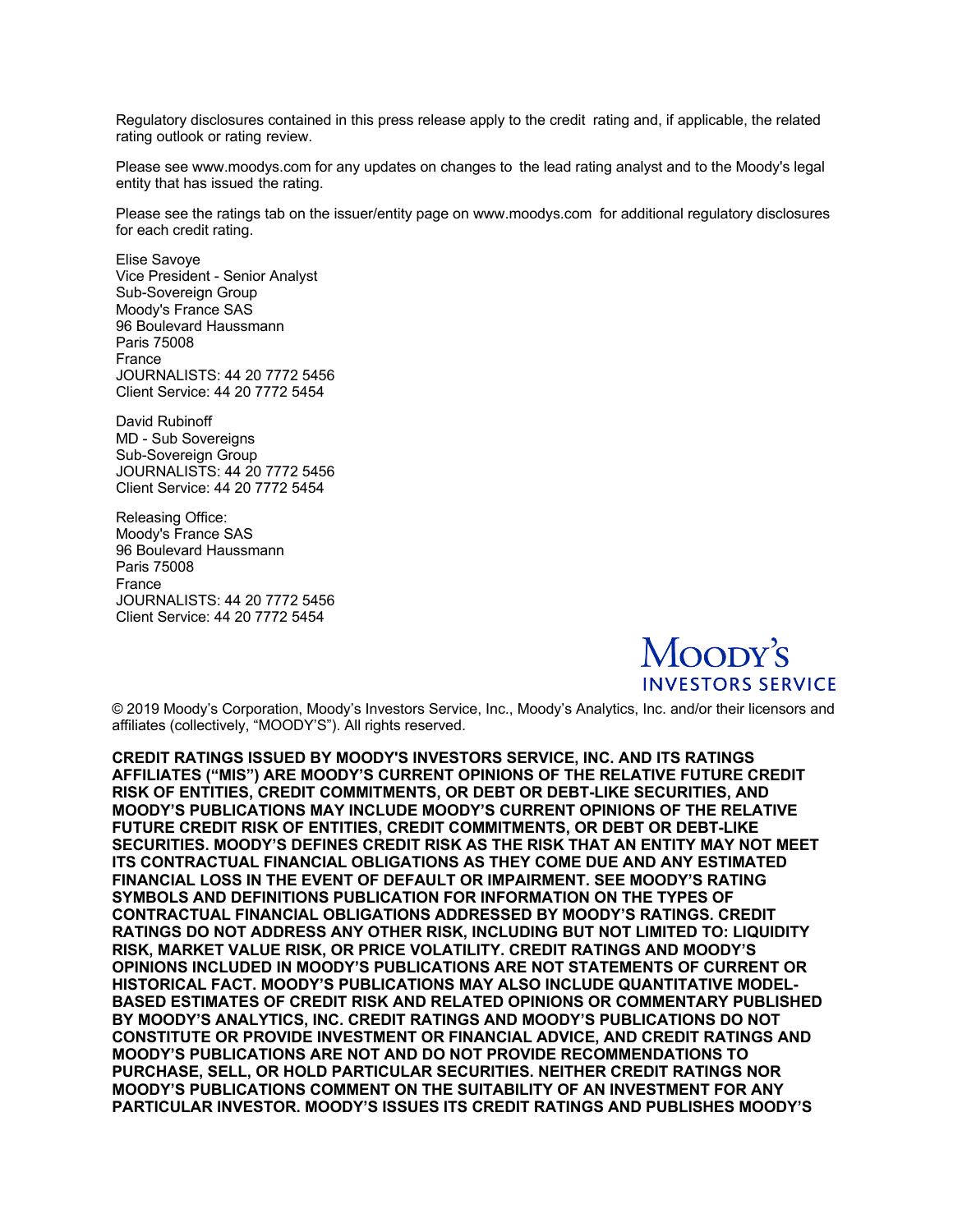## **PUBLICATIONS WITH THE EXPECTATION AND UNDERSTANDING THAT EACH INVESTOR WILL, WITH DUE CARE, MAKE ITS OWN STUDY AND EVALUATION OF EACH SECURITY THAT IS UNDER CONSIDERATION FOR PURCHASE, HOLDING, OR SALE.**

MOODY'S CREDIT RATINGS AND MOODY'S PUBLICATIONS ARE NOT INTENDED FOR USE BY RETAIL INVESTORS AND IT WOULD BE RECKLESS AND INAPPROPRIATE FOR RETAIL INVESTORS TO USE MOODY'S CREDIT RATINGS OR MOODY'S PUBLICATIONS WHEN MAKING AN INVESTMENT DECISION. IF IN DOUBT YOU SHOULD CONTACT YOUR FINANCIAL OR OTHER PROFESSIONAL ADVISER.

ALL INFORMATION CONTAINED HEREIN IS PROTECTED BY LAW, INCLUDING BUT NOT LIMITED TO, COPYRIGHT LAW, AND NONE OF SUCH INFORMATION MAY BE COPIED OR OTHERWISE REPRODUCED, REPACKAGED, FURTHER TRANSMITTED, TRANSFERRED, DISSEMINATED, REDISTRIBUTED OR RESOLD, OR STORED FOR SUBSEQUENT USE FOR ANY SUCH PURPOSE, IN WHOLE OR IN PART, IN ANY FORM OR MANNER OR BY ANY MEANS WHATSOEVER, BY ANY PERSON WITHOUT MOODY'S PRIOR WRITTEN CONSENT.

CREDIT RATINGS AND MOODY'S PUBLICATIONS ARE NOT INTENDED FOR USE BY ANY PERSON AS A BENCHMARK AS THAT TERM IS DEFINED FOR REGULATORY PURPOSES AND MUST NOT BE USED IN ANY WAY THAT COULD RESULT IN THEM BEING CONSIDERED A BENCHMARK.

All information contained herein is obtained by MOODY'S from sources believed by it to be accurate and reliable. Because of the possibility of human or mechanical error as well as other factors, however, all information contained herein is provided "AS IS" without warranty of any kind. MOODY'S adopts all necessary measures so that the information it uses in assigning a credit rating is of sufficient quality and from sources MOODY'S considers to be reliable including, when appropriate, independent third-party sources. However, MOODY'S is not an auditor and cannot in every instance independently verify or validate information received in the rating process or in preparing the Moody's publications.

To the extent permitted by law, MOODY'S and its directors, officers, employees, agents, representatives, licensors and suppliers disclaim liability to any person or entity for any indirect, special, consequential, or incidental losses or damages whatsoever arising from or in connection with the information contained herein or the use of or inability to use any such information, even if MOODY'S or any of its directors, officers, employees, agents, representatives, licensors or suppliers is advised in advance of the possibility of such losses or damages, including but not limited to: (a) any loss of present or prospective profits or (b) any loss or damage arising where the relevant financial instrument is not the subject of a particular credit rating assigned by MOODY'S.

To the extent permitted by law, MOODY'S and its directors, officers, employees, agents, representatives, licensors and suppliers disclaim liability for any direct or compensatory losses or damages caused to any person or entity, including but not limited to by any negligence (but excluding fraud, willful misconduct or any other type of liability that, for the avoidance of doubt, by law cannot be excluded) on the part of, or any contingency within or beyond the control of, MOODY'S or any of its directors, officers, employees, agents, representatives, licensors or suppliers, arising from or in connection with the information contained herein or the use of or inability to use any such information.

NO WARRANTY, EXPRESS OR IMPLIED, AS TO THE ACCURACY, TIMELINESS, COMPLETENESS, MERCHANTABILITY OR FITNESS FOR ANY PARTICULAR PURPOSE OF ANY CREDIT RATING OR OTHER OPINION OR INFORMATION IS GIVEN OR MADE BY MOODY'S IN ANY FORM OR MANNER WHATSOEVER.

Moody's Investors Service, Inc., a wholly-owned credit rating agency subsidiary of Moody's Corporation ("MCO"), hereby discloses that most issuers of debt securities (including corporate and municipal bonds, debentures, notes and commercial paper) and preferred stock rated by Moody's Investors Service, Inc. have, prior to assignment of any rating, agreed to pay to Moody's Investors Service, Inc. for ratings opinions and services rendered by it fees ranging from \$1,000 to approximately \$2,700,000. MCO and MIS also maintain policies and procedures to address the independence of MIS's ratings and rating processes. Information regarding certain affiliations that may exist between directors of MCO and rated entities, and between entities who hold ratings from MIS and have also publicly reported to the SEC an ownership interest in MCO of more than 5%, is posted annually at [www.moodys.com](https://www.moodys.com/Lists/MiscellaneousConfigurations/EditForm.aspx?ID=6&ContentTypeId=0x01003E2E20872FDB40ECB271C1AE14084ACD00A1FDA31ED080364EBCA76C38EFA23D88&IsDlg=1) under the heading "Investor Relations — Corporate Governance — Director and Shareholder Affiliation Policy."